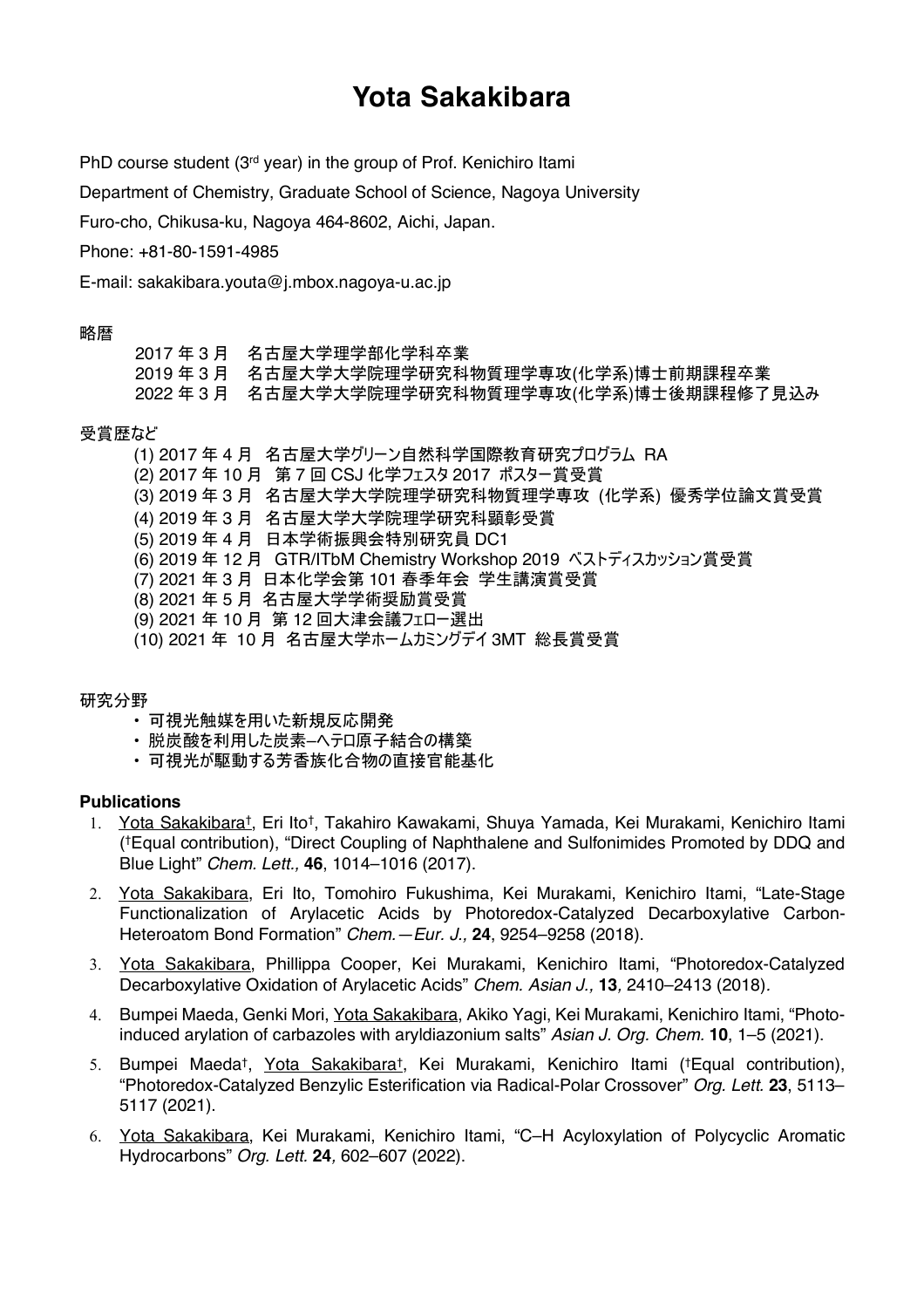7. Yota Sakakibara, Kei Murakami, "Switchable divergent synthesis using photocatalysis" (perspective) *ACS Cat.* **12***,* 1857–1878 (2022).

学会発表

| International | (1) "Photoredox-catalyzed decrboxylative functionalization of aliphatic carboxylic<br>acid"<br>Yota Sakakibara, Eri Ito, Phillippa Cooper, Kei Murakami, Kenichiro Itami<br>International ERATO Itami Molecular Nanocarbon Symposium 2017, Nagoya |
|---------------|---------------------------------------------------------------------------------------------------------------------------------------------------------------------------------------------------------------------------------------------------|
|               | University, August 3, 2017, Aichi, Japan. (Poster)<br>(2) "Photoredox-catalyzed decrboxylative functionalization of aliphatic carboxylic<br>acid"                                                                                                 |
|               | Yota Sakakibara, Eri Ito, Phillippa Cooper, Kei Murakami, Kenichiro Itami<br>IBS-CCHF, ITbM, NSF-CCHF Joint Summer Workshop, KAIST, July 11, 2019,<br>Daejeon, Korea. (Poster)                                                                    |
|               | (3) "Photoredox-catalyzed decrboxylative transformation of arylacetic acid"<br>Yota Sakakibara, Kei Murakami, Kenichiro Itami<br>12th Otsu Conference 2021, online, October 4, 2021, (Oral)                                                       |
|               | (4) "Photoredox-catalyzed decrboxylative transformation of arylacetic acid"<br>Yota Sakakibara, Kei Murakami, Kenichiro Itami<br>SU-UF-US-NU AC21 PG Student-Postdoc Symposium, online, October 27,<br>2021, (Oral)                               |
|               | (5) "Photoredox-catalyzed decrboxylative transformation of arylacetic acid"<br>Yota Sakakibara, Kei Murakami, Kenichiro Itami<br>1 <sup>st</sup> IRTG Joint Symposium, online, December 9, 2021, (Oral)                                           |
|               | (6) "Photoredox-catalyzed decrboxylative functionalization of arylacetic acids"<br>Yota Sakakibara, Kei Murakami, Kenichiro Itami<br>Pacifichem 2021, online, December 22, 2021, (Oral)                                                           |
| Domestic      | (1) ○榊原陽太、伊藤江里、村上慧、伊丹健一郎、「可視光触媒を用いた sp <sup>3</sup> 炭素ア<br>ミノ化反応の開発」第7回 CSJ 化学フェスタ 2017、タワーホール船堀、2017 年 10 月<br>19日(ポスター).                                                                                                                        |
|               | (2) ◯榊原陽太、伊藤江里、村上慧、伊丹健一郎、「脱炭酸を伴う簡便なベンジルアミ<br>ン骨格合成反応の開発」、第 35 回メディシナルケミストリーシンポジウム、名古屋大学、<br>2017年10月25日(ポスター).                                                                                                                                    |
|               | (3) ◯榊原陽太、伊藤江里、村上慧、伊丹健一郎、「可視光触媒を用いた脱炭酸型<br>sp3 炭素アミノ化反応の開発」、統合物質創製化学研究推進機構第 3 回国内シンポジ<br>ウム、京都大学、2017 年 10 月 30 日(ポスター).                                                                                                                          |
|               | (4) ◯榊原陽太、伊藤江里、村上慧、伊丹健一郎、「脱炭酸を伴うベンジルアミン誘導<br>体の簡便合成法」、ITbM/IGER Chemistry Workshop、名古屋大学、2017年11月<br>6日(ポスター).                                                                                                                                    |

(5) ◯榊原陽太、伊藤江里、村上慧、伊丹健一郎、"Development of Photoredox-Catalyzed Amination Reaction through Decarboxylation"、グリーン自然科学国際教